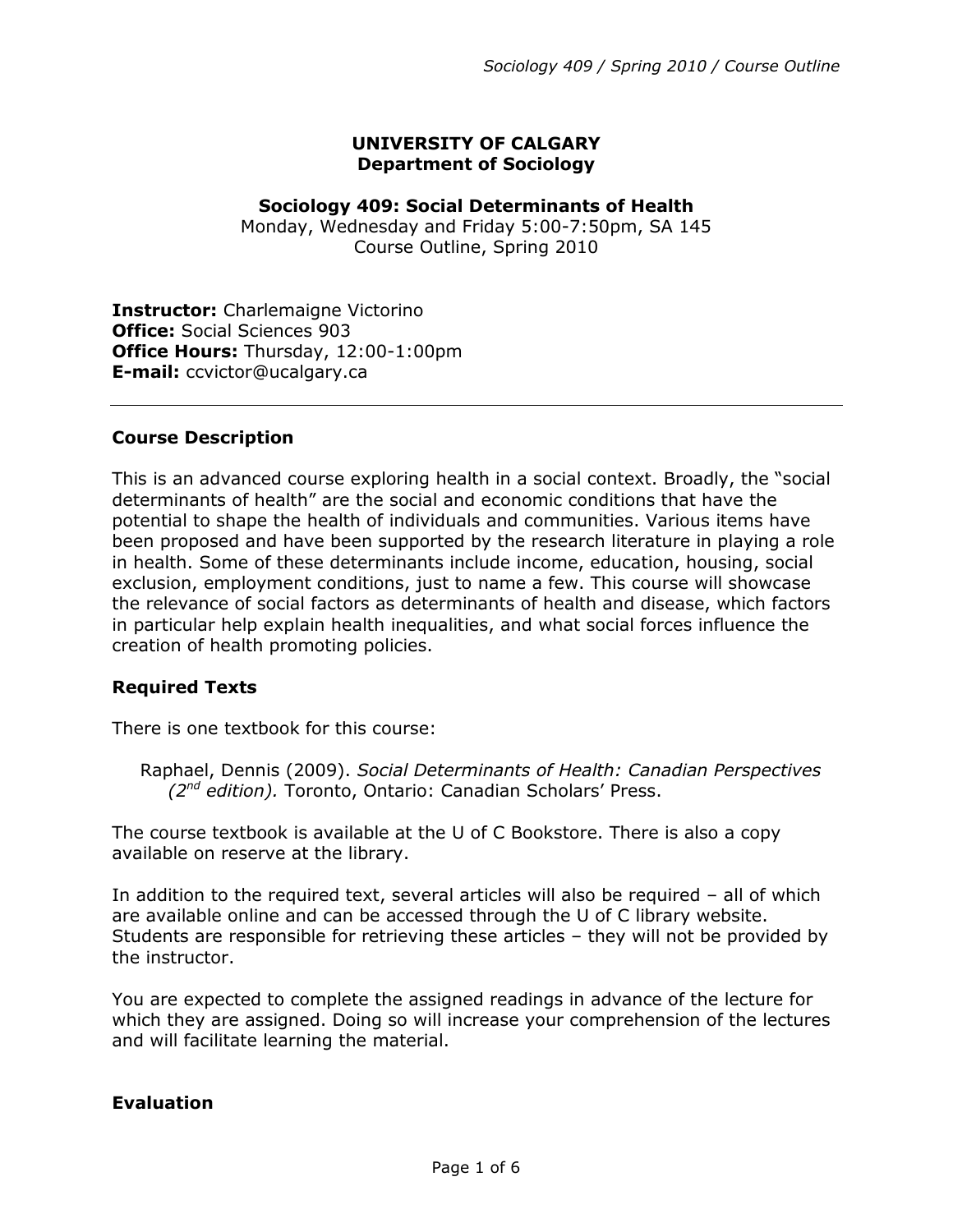Your final grade will be based on the following:

| Assignment 1            | 15% |
|-------------------------|-----|
| Assignment 2            | 15% |
| Midterm Exam            | 30% |
| Outline for final paper | 5%  |
| <b>Final Paper</b>      | 35% |

The following scale converts percentage grades to letter grades for this class.

|  | $A+ = 95-100$   |  | $B+ = 80-84$    |  | $C_{+}$ = 67-71 |  | $D+ = 54-58$ |
|--|-----------------|--|-----------------|--|-----------------|--|--------------|
|  | $A = 90-94$     |  | B = 76-79       |  | $C = 63-66$     |  | $D = 50-53$  |
|  | $A - = 85 - 89$ |  | $B - = 72 - 75$ |  | $C- = 59-62$    |  | $F = 0-49$   |

# **Course Standards**

## **Deferrals:**

You must provide advance notice to the instructor if you are unable to take a test or pass in an assignment or essay on time. All requests for deferral of a course component due to health reasons must be accompanied by written documentation as outlined in the University Calendar and should be obtained while the student has the physical or emotional problem rather than after recovery. Deferrals will be allowed in the following circumstances: illness, domestic affliction or religious conviction. Travel arrangements and misreading of the syllabus are not valid reasons for requesting a deferral. Deferrals will not be granted if it is determined that just cause is not shown by the student.

If you have missed a test for a legitimate reason, the instructor can require you to write a "make up" test as close in time to the original test as possible or can choose to transfer the percentage weight to another course component. If the instructor schedules a "make up" test for you, its date and location will be at the convenience of the Sociology Department.

Please note that requests to defer term work past the end of a term go through the Undergraduate Programs Office (UPO) and must be processed by the deadlines that are established in the U of C Calendar. You can find the form you need at:

Deferred Term Work Form: <http://www.ucalgary.ca/registrar/files/registrar/defTW.pdf>

You must submit this deferral form to the Social Sciences Associate Dean (Students) through the UPO office: Undergraduate Programs Office, 4th Floor, MacEwan Student Centre.

To make an appointment with the Associate Dean, phone (403) 220-8155.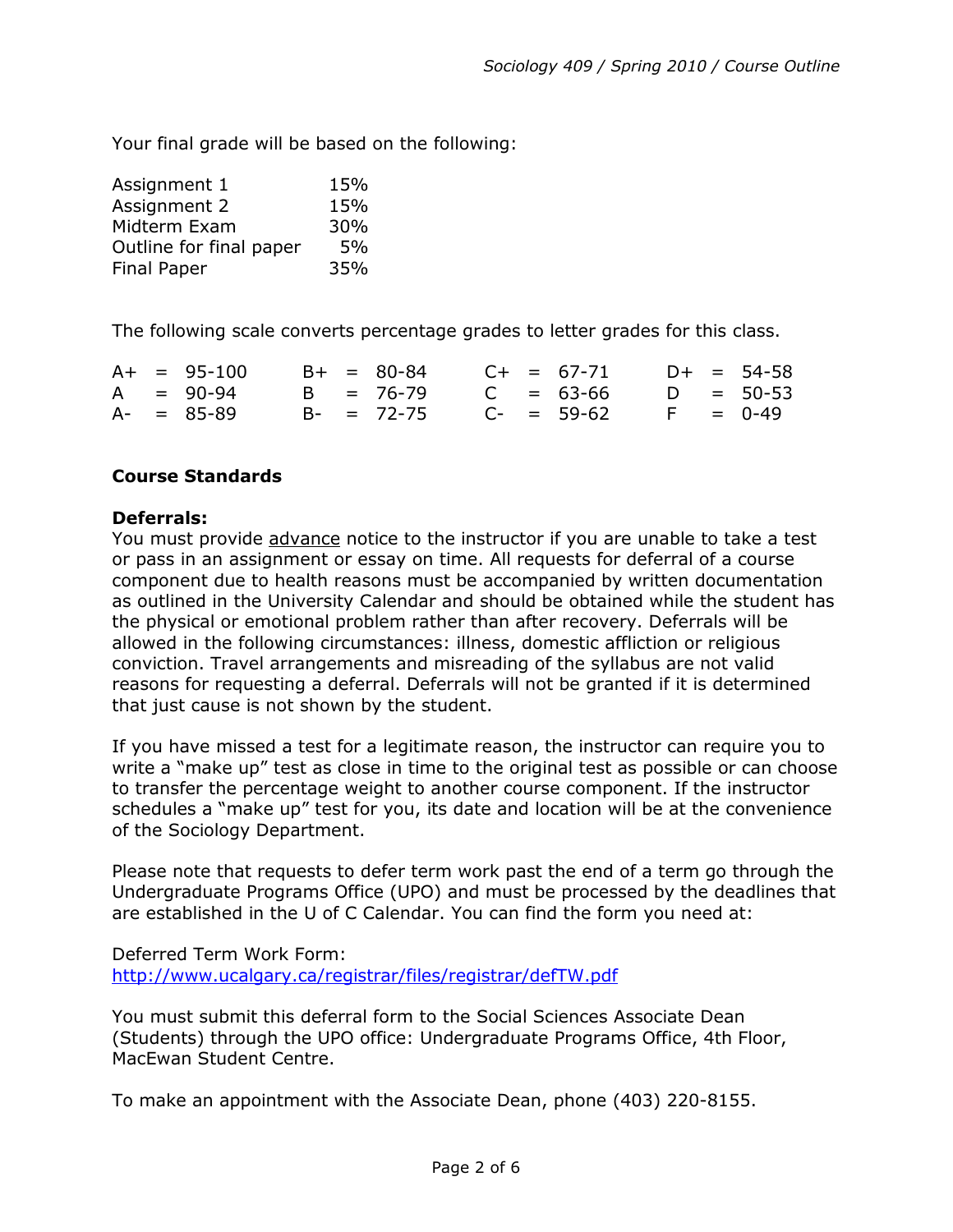Only the Associate Dean approves requests for deferrals which extend beyond the end of a term. Instructors are not involved in such decisions.

**Ethics Research:** Students are advised that any research with human subjects- including any interviewing (even with friends and family), opinion polling, or unobtrusive observation--must have the approval of the Departmental Ethics Committee. In completing course requirements, students must not undertake any human subjects research without discussing their plans with the instructor, to determine if ethics approval is required.

**Academic Misconduct:** cheating is regarded as a serious academic offense. Students are advised to consult the University Calendar, which presents a Statement of Intellectual Honesty and definitions and penalties associated with cheating, plagiarism, and other academic misconduct.

**The Freedom of Information and Protection of Privacy (FOIP)** legislation disallows the practice of having students retrieve assignments from a public place, e.g., outside an instructor's office or the Department main office. Written assignments must be returned to students individually, during class, or during the instructor's office hours; if a student is unable to pick up her/his assignment s/he may provide the instructor with a stamped, self-addressed envelope to be used for the return of the assignment.

**Safewalk:** The University of Calgary provides a "safe walk" service to any location on Campus, including the LRT, parking lots, bus zones, and campus housing. For Campus Security/Safewalk call 220-5333. Campus Security can also be contacted from any of the "Help" phones located around Campus.

**Academic Accommodation:** Students with a disability, who require academic accommodation, need to register with the Disability Resource Centre (MC 295, telephone 220-8237). Academic accommodation letters need to be provided to course instructors no later than fourteen (14) days after the first day of class. *It is a student's responsibility to register with the Disability Resource Centre and to request academic accommodation, if required.*

## **Handing in Papers Outside of Class, Return of Final Papers and Release of Final Grades:**

- 1. When students are unable to submit papers in class, they should make arrangements to hand in their papers directly to the instructor rather than at the Sociology Department main office.
- 2. Final papers will not be returned through the Sociology Department main office. The Freedom of Information and Protection of Privacy (FOIP) legislation disallows the practice of having students retrieve assignments from a public place, (i.e., outside an instructor's office, the department office, etc.). Students who want their final papers returned by mail must attach a stamped, self-addressed envelope with the paper. Otherwise final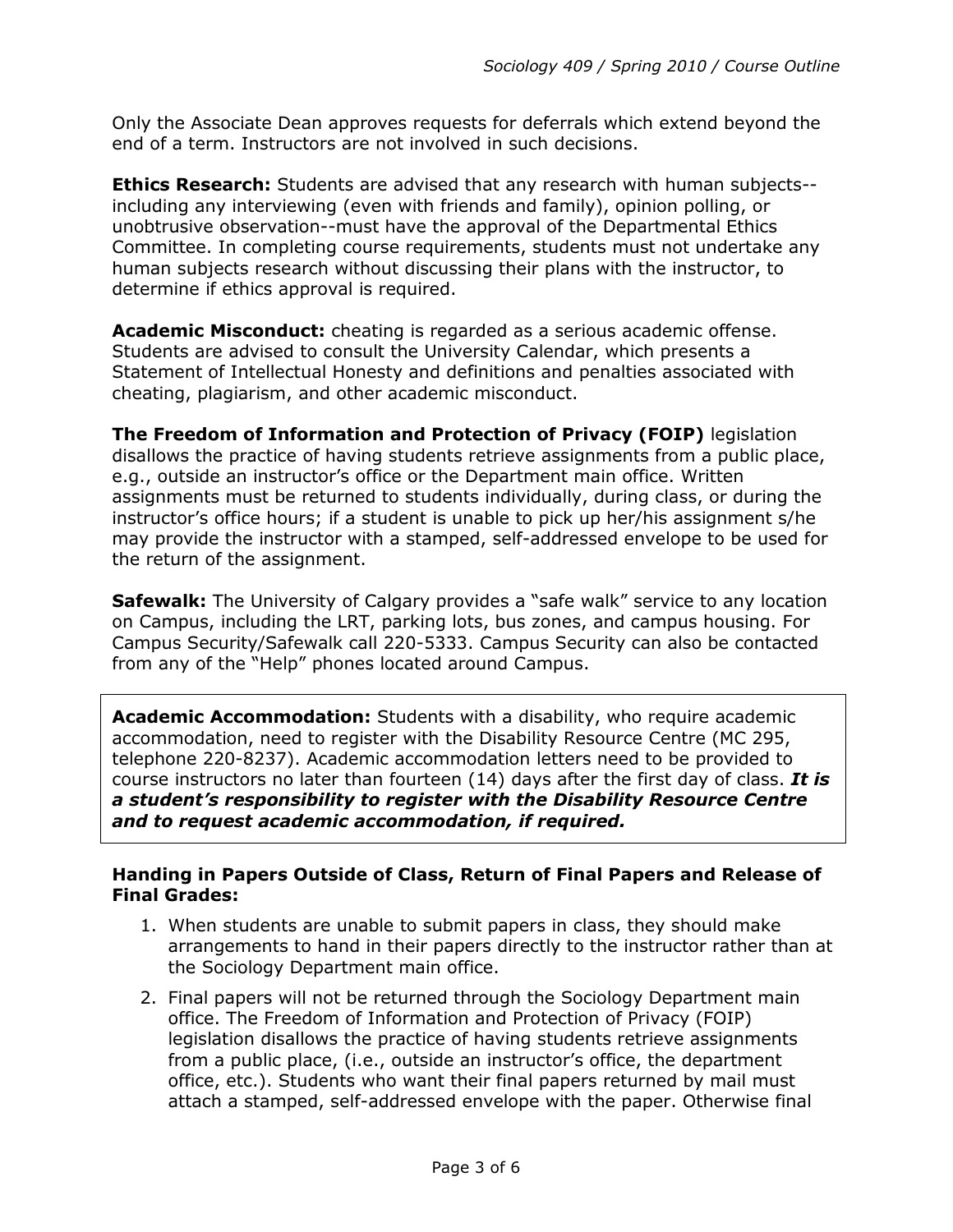papers will only be available for pick-up during the instructor's office hours at the end of this term or the beginning of the next term.

3. Final grades are not posted by the Sociology department. They are only available online.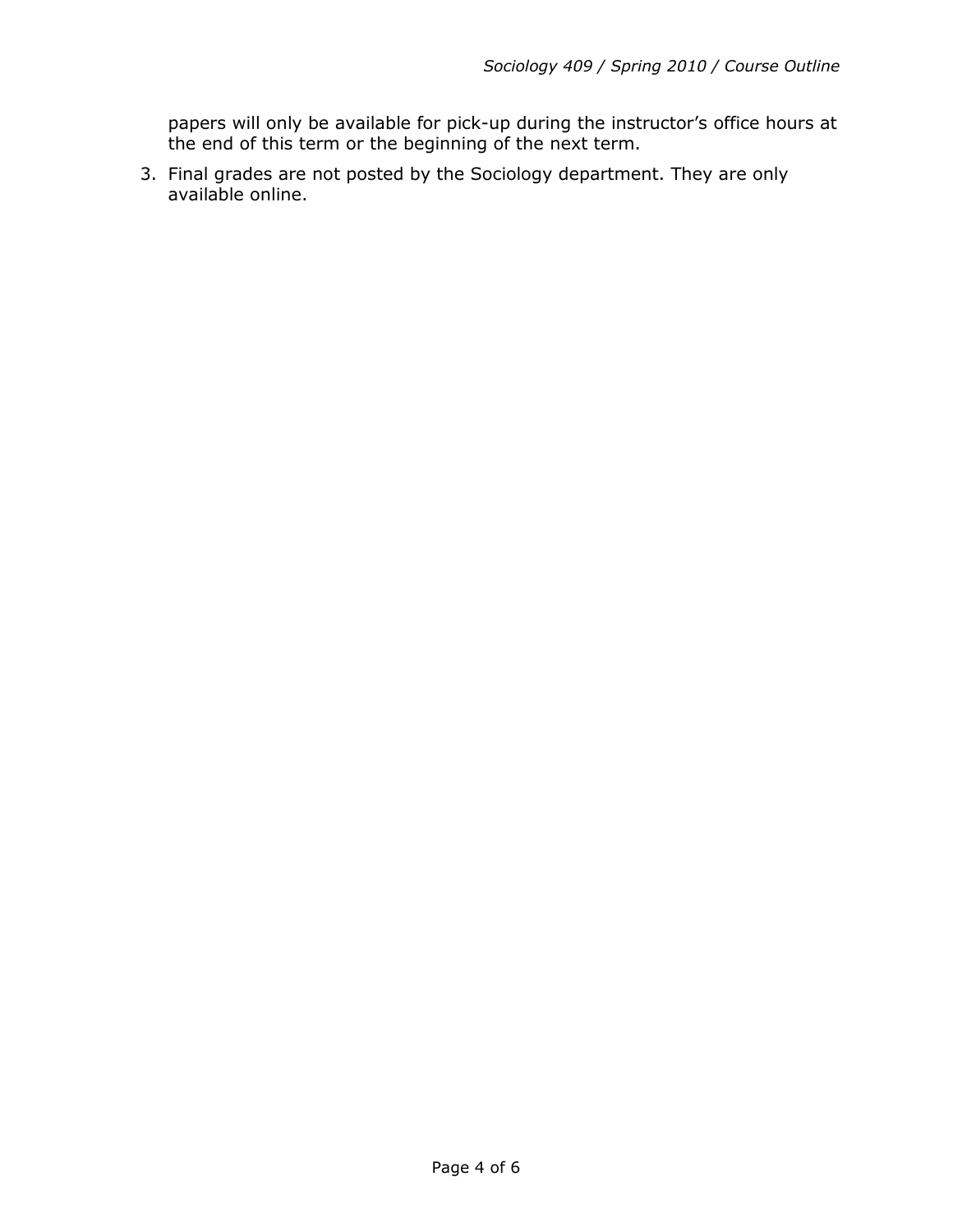## **COURSE SCHEDULE:**

(This schedule is subject to revisions and will be updated in class if necessary.)

### **Week 1 - Introduction to the Social Determinants of Health**

**Monday, May 17**

Course overview

### **Wednesday, May 19**

- Raphael, D. (2009). Chapter 1
- Syme, S. L. (2005). "Historical Perspective: The social determinants of disease - some roots of the movement." Epidemiologic Perspectives & Innovations 2(1): 2.

### **Friday, May 21**

- Raphael, D. (2009). Chapter 2
- Williams, G. H. (2003). "The determinants of health: structure, context and agency." Sociology of Health & Illness 25: 131-154.

### **Week 2 – Income and Health**

**Monday, May 24** – Victoria Day – No lecture

### **Wednesday, May 26**

- Assignment 1 due at the start of class. (15%)
- Raphael, D. (2009). Chapters 3 and 4
- Mechanic, D. (2000). "Rediscovering the social determinants of health." Health Affairs 19(3): 269-276.

### **Friday, May 28**

- Assignment 1 returned.
- Raphael, D. (2009). Chapters 6 and 8

#### **Week 3 – Child Health**

#### **Monday, May 31**

- Midterm exam (30%)
- Introduction to child health.

#### **Wednesday, June 2**

• Raphael, D. (2009). Chapters 10 and 11

#### **Friday, June 4**

• Special topics in child health.

#### **Week 4 – Food and Housing**